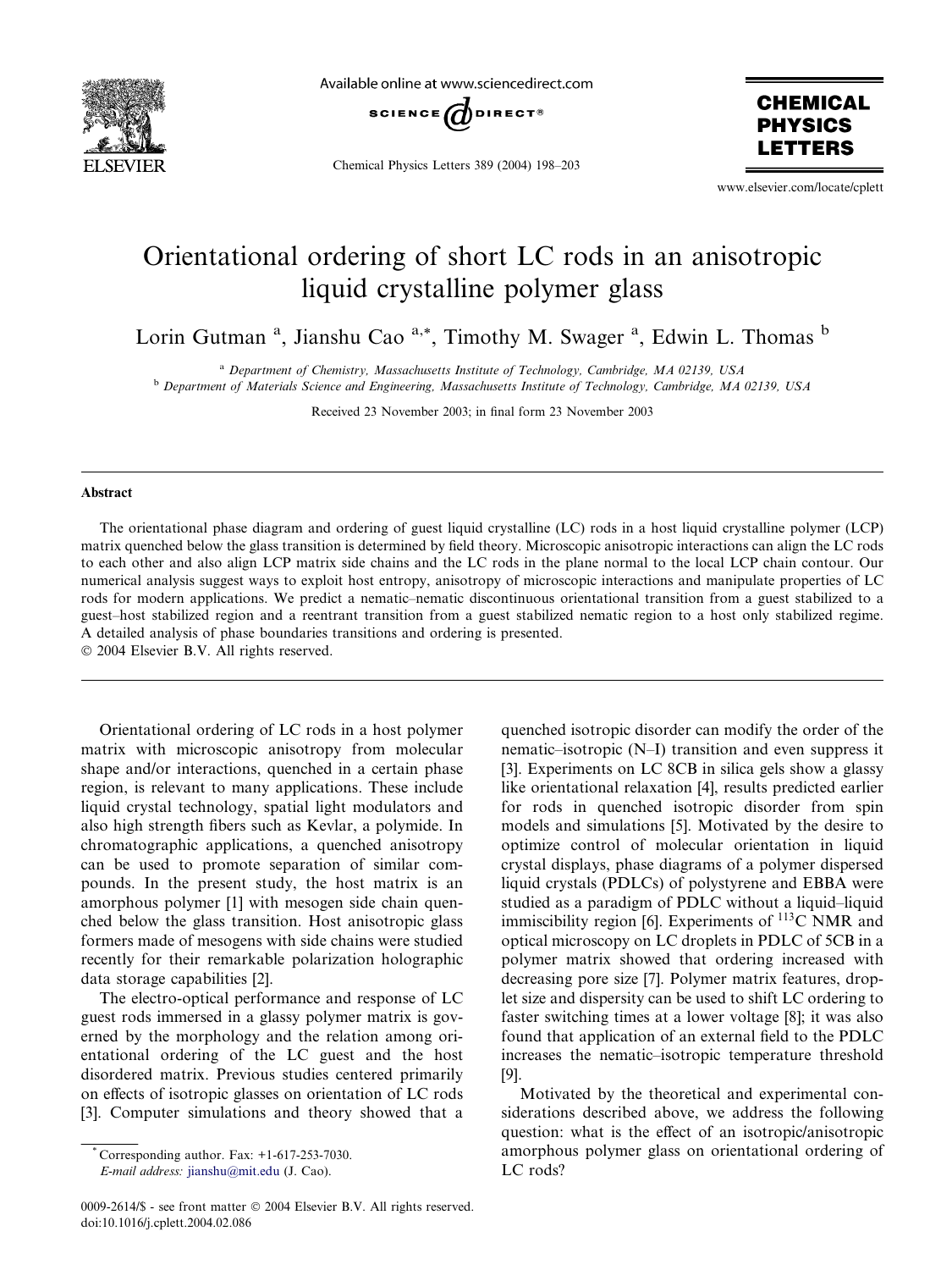Here we consider a guest–host system made of a polymer matrix with strong backbone interactions and a guest made of low molecular weight rods. The polymer matrix carries mobile side chain free to move in the plane perpendicular to the polymer backbone contour. In this Letter we show that a glassy polymer matrix prepared at the N–I transition conditions, in fact, can cause a first order nematic–nematic transition in the guest LC rods that manifests as a spike in the orientational order parameter  $\langle S \rangle$ . We also show that the anisotropic quenched LCP matrix suppresses completely the N–I phase transition expected from the guest LC rods alone in the absence of the anisotropic glass.

Herein we construct a field theory for LC rods immersed in a host matrix of a homo-polymer with side chains quenched below its glass transition. The physical scenario described is depicted in Fig. 1. The worm like homo-polymer backbone (solid line) carries side chains (double headed arrows) that can rotate in the plane normal to the LCP local chain contour. The side chains in our model tend to align the LC rods (cylinders) in the plane normal to the LCP chain contour. Optical materials that display a normal guest–host microscopic orientational ordering were synthesized recently [10]. Optimization of free volume for alignment in these experiments was correlated to a larger normal guest–host ordering, an increase in the LC alignment, decrease in switching response times and overall, a better material performance in holographic data storage applications.

The present study centers on the effect of quenching the LCP matrix in different regions of the phase diagram on orientational ordering of the LC rods. Our numerical analysis does not invoke the Landau expansion method used in other anisotropic systems [11], i.e., the present approach is suitable to make predictions for thermodynamical states not necessarily close to critical regions. Our model describes adequately the anisotropy in mi-



$$
H = \sum_{i} \int \frac{\beta \epsilon}{2} \dot{\mathbf{u}}_{\mathbf{p}}^{2}(n_{i}) d n_{i} - \sum_{m,o=p,r} \left( w_{m,o} \int d \mathbf{r} [\hat{\sigma}_{m}^{ii}(\mathbf{r}) \hat{\sigma}_{o}^{jj}(\mathbf{r}) - \hat{\sigma}_{m}^{ij}(\mathbf{r}) \hat{\sigma}_{o}^{ji}(\mathbf{r}) \right) - u_{m,n} \int d \mathbf{r} \hat{\rho}_{m}(\mathbf{r}) \hat{\rho}_{o}(\mathbf{r}) \bigg).
$$
 (1)

croscopic pair interactions of LC, LCP, LC/LCP molecule pairs and it includes both an athermal repulsive

The index values of  $m$  and  $o$ , i.e., r and p, stand for LC rod and LCP segments, respectively. The microscopic densities  $\rho_m(\mathbf{r})$  and orientational tensors  $\sigma_m(\mathbf{r})$ , are given by:

$$
\hat{\rho}_m(\mathbf{r}) = \sum_k \int d n_k \, \delta(\mathbf{r} - \mathbf{r}(n_k));
$$
\n
$$
\hat{\sigma}_p^{ij}(\mathbf{r}) = \sum_k \int d n_k \, \delta(\mathbf{r} - \mathbf{r}(n_k)) \mathbf{u}_p^i(n_k) \mathbf{u}_p^i(n_k);
$$
\n
$$
\hat{\sigma}_r^{ij}(\mathbf{r}) = \sum_k \delta(\mathbf{r} - \mathbf{r}_{r,k}) \mathbf{u}_{r,k}^i \mathbf{u}_{r,k}^i,
$$
\n(2)

where  $r(n_i)$  is the spatial location of the *n*th segment of the *i*th chain,  $\mathbf{u}(n_i)$  is the chain tangent of the *i*th chain at  $n_i$ ;  $\mathbf{r}_{r,k}$  is the spatial location of the kth rod,  $\mathbf{u}_{r,k}$  is the tangent of the *k*th rod.  $\frac{\beta \epsilon}{2}$  is the local penalty for bending the polymer backbone; p is the index for the polymer and r is the index for the LC rod. The first term in Eq. (2) is the interaction potential among adjacent segments on the stiff LCP chain, while the second term in Eq. (2) is a concise representation of the rod–rod, rod–polymer segment and polymer segment–polymer segment microscopic anisotropic interactions expressed with orientational tensors.  $w_{p,p}$  and  $w_{r,r}$  is positive and promote backbone and rod alignment, respectively, while  $w_{r,p}$  is negative and stabilizes ordering of the LC rods parallel to LCP side chains, i.e., in a plane perpendicular to the local polymer chain contour. The anisotropic interaction potential matrix, w, contains both athermal hard core interactions and thermo-tropic contributions,  $w = u + U(T)/kT$ . u is the free volume per-molecule gained upon alignment of two species, while  $U$  is a temperature-dependent short range attractive contribution [13]. The third term in Eq. (2), is the excluded volume isotropic inter-action matrix.  $U_{m,n}$  are the isotropic interactions.  $\lambda_p$  and  $\lambda_{r,k}$  are auxiliary fields that constrain the director fluctuations of polymer segments and LC rods, respectively. Below, solution steps are briefly outlined. First, delta function constraints on the partition function exchange microscopic representations of the orientational tensors with continuous orientational tensor order parameters for LC rods and LCP segments. A global constraint on chain director fluctuations of the LCP segments is sufficient due to chain connectivity (viz. [13] for further details).



Fig. 1. LC rods in a LCP quenched matrix. Continuous solid line is LCP chain. Double headed arrow is LCP side chains. Cylinders are LC rods.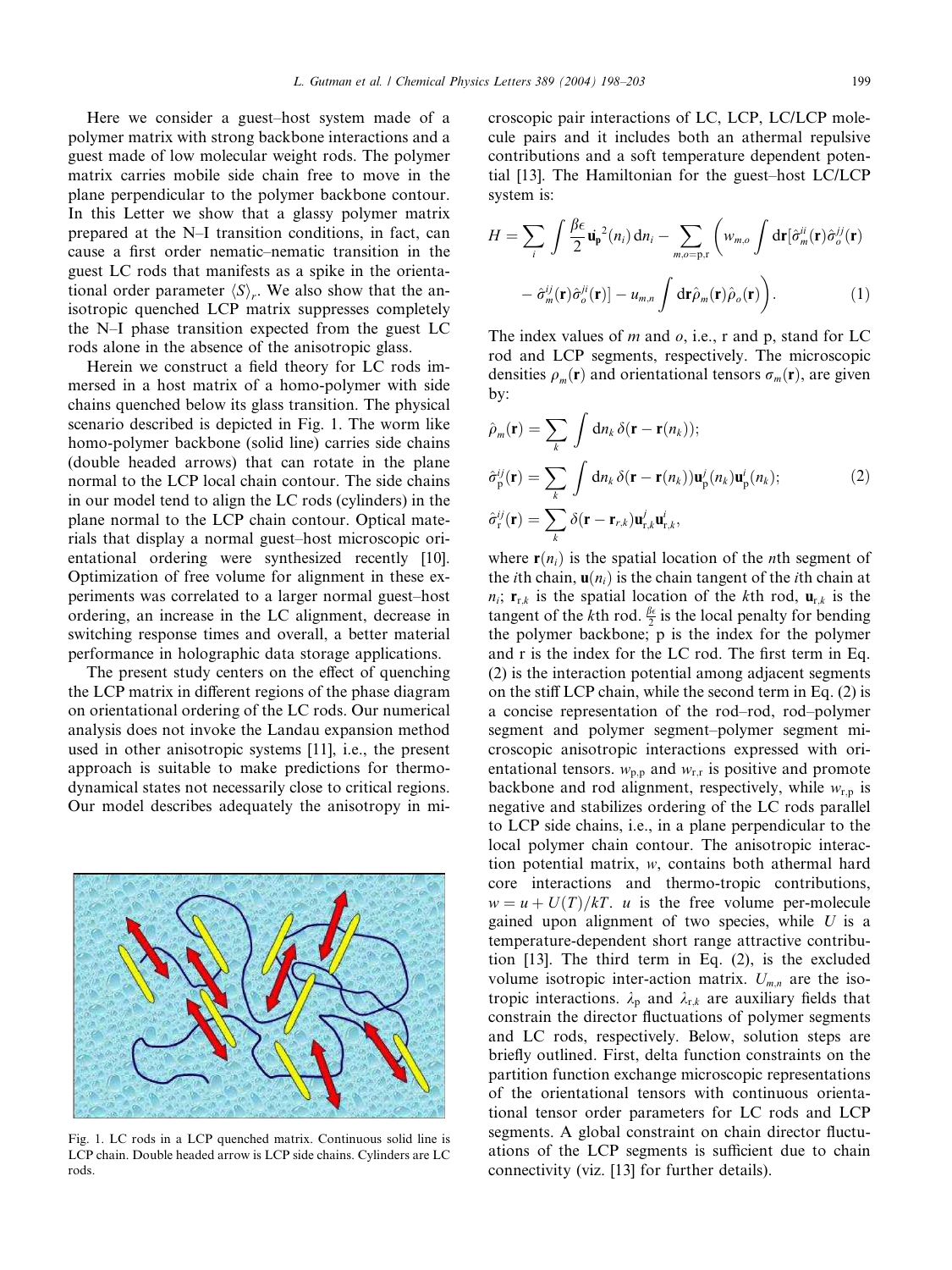The LC rod endpoints are free and a local constraint is required on rod orientational fluctuations. The partition function is given by:

$$
Z[\mathbf{u}(n_i), \mathbf{u}_k] = \underbrace{\int \int}_{\times} \underbrace{\prod}_{n_i, \mathbf{r}} \int \mathrm{d} \mathbf{r}_r \int \mathrm{d} \mathbf{u}_r D\mathbf{r}_i(n_i) \prod_{m=p, \mathbf{r}} D\sigma_m(\mathbf{r}) \bigg]}_{\times \underbrace{\text{exp}(-H[\hat{\sigma}_m(\mathbf{r})])}_{n_i, \mathbf{r}}} \times \underbrace{\prod_{n_i, \mathbf{r}} \delta[\sigma_p(\mathbf{r}) - \hat{\sigma}_p(\mathbf{r})] \delta[\mathbf{u}(n_i)^2 - 1]}_{\times \prod_{k, \mathbf{r}} \delta[\sigma_r(\mathbf{r}) - \hat{\sigma}_r(\mathbf{r})] \delta[\mathbf{u}_k^2 - 1].} \tag{3}
$$

 $\hat{\sigma}_m(\mathbf{r})$  are given in Eq. (2); the  $\hat{\sigma}_m(\mathbf{r})$  delta function constraints are expressed with auxiliary fields  $\psi_m(\mathbf{r})$ . The conformational and orientational disorder of the host polymer glass is external to the fluid of interest (the guest rods) and replicas are not needed for disorder averages [14].

$$
Z[\mathbf{u}(n_i), \mathbf{u}_k] = \underbrace{\int \int}_{m_i, \mathbf{r}} \left[ \prod_{n_i, \mathbf{r}} \int d\mathbf{r}_r \int d\mathbf{u}_r D\mathbf{r}_i(n_i) \right] \times \prod_{m = p, \mathbf{r}} \int D\psi_m(\mathbf{r}) D\sigma_m(\mathbf{r}) \right] \exp(-H[\hat{\sigma}_m(\mathbf{r})])
$$
  
\n
$$
\times \prod_{n_i, \mathbf{r}} \exp\left(i \int d\mathbf{r} \psi_p(\mathbf{r}) : [\sigma_p(\mathbf{r}) - \hat{\sigma}_p(\mathbf{r})]\right) d\lambda_p
$$
  
\n
$$
\times \exp(-i\lambda_p[\mathbf{u}(n_i)^2 - 1])
$$
  
\n
$$
\times \prod_{k, \mathbf{r}} \int d\lambda_{r,k}
$$
  
\n
$$
\times \exp\left(i \int d\mathbf{r} \psi_r(\mathbf{r}) : [\sigma_r(\mathbf{r}) - \hat{\sigma}_r(\mathbf{r})]\right)
$$
  
\n
$$
\times \exp\left[-i \sum_k (\lambda_{r,k}(\mathbf{u}_k^2 - 1))\right].
$$
 (4)

We briefly describe analytical derivation of the free energy. Further details will be presented in a separate publication [15]. First, we rotate the partition function to principal axis of the LC continuous orientational tensors  $\sigma_r$  and  $\psi_r$ . Rod conformations and orientations are integrated out exactly and the free energy contribution from the rod part of the free energy is obtained. Due to the nature of microscopic anisotropic interactions in our system, the principal axis of the LCP and LC do not coincide necessarily. Now we rotate the partition function to LCP orientational tensors principal axis. The entropy of the LCP host matrix is obtained by shifting the LCP part of the partition function from Lagrangian to a Hamiltonian form [16]. Entropic orientational and conformational averages in the free energy are carried out using creation/annihilation operators,  $(a^+, a)$  recently introduced by one of us [17]. The conformation and orientation coupled contributions are obtained for the LCP part of the Hamiltonian

$$
H = \sum_{\alpha} \left( -\frac{1}{4A} \hat{\mathbf{p}}_{\alpha}^{2} + h_{\alpha} \hat{\mathbf{u}}_{\alpha}^{2} \right)
$$

with

$$
\hat{\mathbf{u}}_{\alpha} = \frac{a_{\alpha} + a_{\alpha}^{+}}{\sqrt{2m\omega_{\alpha}}}, \quad \hat{\mathbf{p}}_{\alpha} = (a_{\alpha} - a_{\alpha}^{+})\frac{\sqrt{m\omega_{\alpha}}}{2}, \quad m = \beta\epsilon,
$$
  

$$
\omega_{\alpha} = \left(\frac{h_{\alpha}}{A}\right)^{1/2}, \quad [a_{\alpha}, a_{\beta}^{+}] = \delta_{\alpha,\beta}, \quad h_{\alpha} = \lambda + \psi_{\alpha}, \quad A = \frac{\beta\epsilon}{2}.
$$

F is expressed solely with auxiliary fields  $\psi_m$  using saddle point SCF relations for F, i.e.,  $\sigma_m(\psi_m) = 0$ . Using now  $\langle S \rangle_m(\sigma_m)$  [18], renders the free energy for the guest– host system:

$$
F(\langle S \rangle_r, \lambda_p, \langle S \rangle_p)
$$
\n
$$
= \frac{w_{r,r} \rho_r^2}{3} (\langle S \rangle_r^2 + \langle S \rangle_r + 1) + \rho_r \log \left( \frac{\rho_r}{2\pi^2} \right)
$$
\n
$$
- 0.572365 \rho_r - \frac{2}{3} \rho_r \rho_p w_{p,r} + \left[ \cos(\theta)^2 - \frac{1}{3} \right] \langle S \rangle_p \rho_r \rho_p w_{p,r}
$$
\n
$$
- \rho_r \log \left[ \frac{\text{Erfi} \left[ \sqrt{-w_{p,r} \rho_p \langle S \rangle_p + w_{r,r} \rho_r \langle S \rangle_r + 3 \rho_p w_{p,r} \langle S \rangle_p \cos(\theta)^2} \right]}{\sqrt{-w_{p,r} \rho_p \langle S \rangle_p + w_{r,r} \rho_r \langle S \rangle_r + 3 \rho_p w_{p,r} \langle S \rangle_p \cos(\theta)^2}} \right]
$$
\n
$$
+ w_{p,p} \frac{1}{3} \rho_p^2 (1 + \langle S \rangle_p) (1 - \langle S \rangle_p) - \rho_p \lambda_p
$$
\n
$$
+ \rho_p \frac{2}{\beta \epsilon} \left[ \left( \lambda_p + \rho_p \frac{2}{3} (1 - \langle S \rangle_p) w_{p,p} \right)^{1/2} \right]
$$
\n
$$
+ 2 \left( \lambda_p + \rho_p \left( \frac{2}{3} \left( 1 + \frac{\langle S \rangle_p}{2} \right) w_{p,p} \right)^{1/2} \right) \right], \tag{5}
$$

where  $\langle S \rangle_n$ ,  $\langle S \rangle_r$  are orientational order parameters for the polymer and rod, respectively, and vary between  $-0.5$  and 1. Erfi in Eq. (5) is the imaginary error function [19]. The first term are energetic contributions from LC rod–rod anisotropic interactions; the second term is the LC rod translational entropy. Next three terms are contributions from LC/LCP energetic anisotropic coupling. The sixth term are contributions to LC orientational entropy from the LC orientations coupled to polymer conformations and orientations of the LCP side chains.  $\theta$  is the angle among the vector perpendicular to the polymer matrix nematic ordering and the director of the rod ordering. The 7th term are energetic contributions from anisotropic self-interactions of the LCP segments. The last term in the free energy are entropic contributions from coupled orientations and conformations of the LCP matrix at fixed center of mass.

Let us now discuss numerical analysis of the free energy. The LCP order parameter and Lagrange multiplier  $\lambda_p$  are obtained from a self-consistent minimization that couples the direct iteration method with the Newton–Raphson method [20], and does not include the LC/ LCP anisotropic interaction coupling  $w_{p,r}$ . This proce-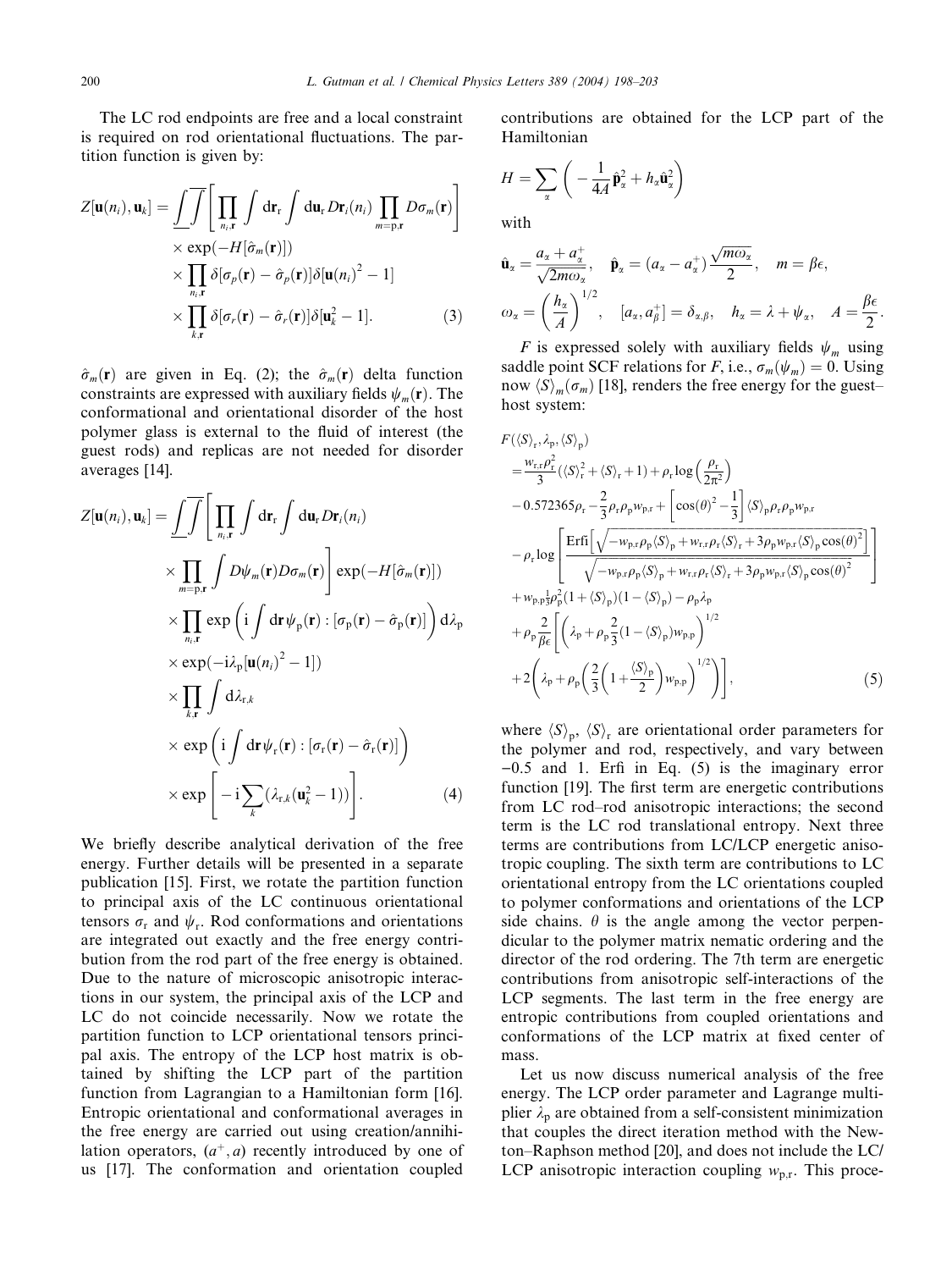For  $\rho_r \rightarrow 0$ , the free energy in (5) is identical to the many-chains LCPs free energy without a Flory Huggins term for the LCP, obtained by Gupta and Edwards using a different method (viz. [13, Eq. (32)]). While not directly obvious, the free energy limit of  $\rho_p \rightarrow 0$  reproduces the Mayer–Saupe result [12] for the magnitude of the orientational ordering at the N–I transition, i.e.,  $\langle S \rangle_r = 0.42$ . This becomes more transparent by noting the relation among Erfi in Eq. (5) and the Dawson integral [1].

Let us now discuss numerical predictions for orientational ordering and phase diagram regions of LC rods in the presence of the LCP matrix. The unit length chosen in all calculation, the monomer hard sphere (temperature-independent) diameter, renders chain microscopic interactions and characteristics, L,  $\beta \epsilon$ , w's, v's,  $\rho$ 's dimensionless. The rod ordering is probed at an angle of  $\pi/2$  relative to the nematic host director.

Fig. 2 is a numerical study of effects of interaction anisotropy of LCP –  $w_{p,p}$ , LC rod –  $w_{p,r}$  and LC rod density on LC rod nematic ordering. Only stable solutions are plotted. The x-axis,  $\rho_r$ , is also  $1 - \rho_p = \rho_p$  is the density of the quenched polymer matrix. At high guest densities, for  $\rho_r > 0.92$  and  $w_{r,r} = 8.5$  (viz. Fig. 2) ordering is stabilized by guest anisotropy alone. Below that density, for  $w_{r,r} = 8.5$  the LCP quenched matrix undergoes a N–I phase transition, the trigger of a first order N–N spike transition of the rod orientational order parameter. For  $w_{r,r} = 5$  and  $\rho_r > 0.92$  the guest

 $0.8$  $0.7$ S>- LC rod orientation order parameter  $0.6$  $0.5$  $w_{r,r} = 8.5$ ,  $w_{p,p} = 5$ an barrelan da barre  $w = 5$ . w  $0.4$  $0.3$  $0.2$  $0.1$  $^{0.5}_{0.5}$  $\overline{0.7}$  $\overline{0.8}$  $\overline{0.9}$  $06$ 

Fig. 2. Orientational ordering for LC rods in a guest–host polymer matrix. Guest–host anisotropic coupling,  $w_{\text{pr}} = 5$ , chain stiffness,  $\beta \epsilon = 7.$ 

anisotropy is too small and guest stabilized ordering is precluded. The LCP matrix orders the guest for  $\rho_r < 0.92$  via a weaker first order step transition with an orientation transition threshold smaller then the typical Mayer–Saupe transition; the magnitude of ordering at the transition point is determined in this case by the guest–host coupling strength,  $w_{p,r}$ . This host stabilized nematic region suggests new ways to induce orientational ordering of guest LC rod molecules and manipulate it with electromagnetic fields in applications of interest.

Fig. 3 is a concise and useful representation of the 3-d guest–host phase diagram. The y-axis is  $w_a$  with  $q = (p, p)$  and  $(p, r)$  (viz. legend). The phase diagram lines are  $w_{r,r}^{h}(\rho_r)$  (filled squares) the guest LC rod N–I phase transition line and  $w_{p,p}^g(\rho_r)$  (empty circles) the host LCP matrix N–I phase transition line. A thermodynamic state is described here by a point  $(w_{p,p}, w_{r,r}, \rho_r)$ . The LCP stiffness in Fig. 3 is fixed and large,  $\beta \epsilon = 60$ . For  $w_{p,p} < w_{p,p}^h(\rho_r)$  and  $w_{r,r} < w_{r,r}^g(\rho_r)$ , the guest is found in the isotropic state. For  $w_{p,p} < w_{p,p}^h(\rho_r)$ , as  $w_{r,r}$ crosses over the  $w_{r,r} = w_{r,r}^g(\rho_r)$  line, a guest stabilized nematic state via a first order Mayer–Saupe first order transition is predicted. For  $w_{r,r} < w_{r,r}^g(\rho_r)$  and  $w_{p,p}$ crosses over the  $w_{p,p} = w_{p,p}^h(\rho_r)$  phase boundary the host orders the guest via a weak first order step transition to a host stabilized nematic phase where chemical constitution and anisotropy of the LCP glass determines the magnitude of the  $\langle S \rangle$  transition threshold. The guest and host stabilized nematic phase  $w_{p,p} > w_{p,p}^{h}(\rho_r)$  and  $w_{r,r} > w_{r,r}^g(\rho_r)$  is best visualized in Fig. 4 where phase boundaries  $w_{\text{r},\text{r}}^{\text{g}}(\rho_{\text{r}})$  and  $w_{\text{p},\text{p}}^{\text{h}}(\rho_{\text{r}})$  overlap. Lastly,  $w_{r,r} > w_{r,r}^g(\rho_r)$  and  $w_{p,p}$  crosses over the  $w_{p,p} = w_{p,p}^h(\rho_r)$ line and the guest undergoes the spike first order  $N-N$ transition depicted in Fig. 2.

Guest-host stabilized Nematic LC phase 9 w<sub>r,r</sub> - Guest stabilized transition line<br>w<sub>p,p</sub> - Host stabilized transition line wq- interaction anisotropy  $w_{\alpha}$ - interaction anisotropy 8 G-H/H N-N no transition 7 6 Host stabilized Nematic LC phase 5 4 3 2 Host stabilized N-I LC tra 1 Isotropic L 0.<del>0<br>0.5</del> 0.55 0.6 0.65 0.7 0.75 0.8 0.85 0.9 0.95 ρ<sub>r</sub> - LC guest density

10 11

Fig. 3. Orientational phase diagram for LC rods in guest–host polymer matrix.  $q = (p, p)$  and  $(p, l)$ ,  $w_{p,r} = 5$ ,  $\beta \epsilon = 60$ .

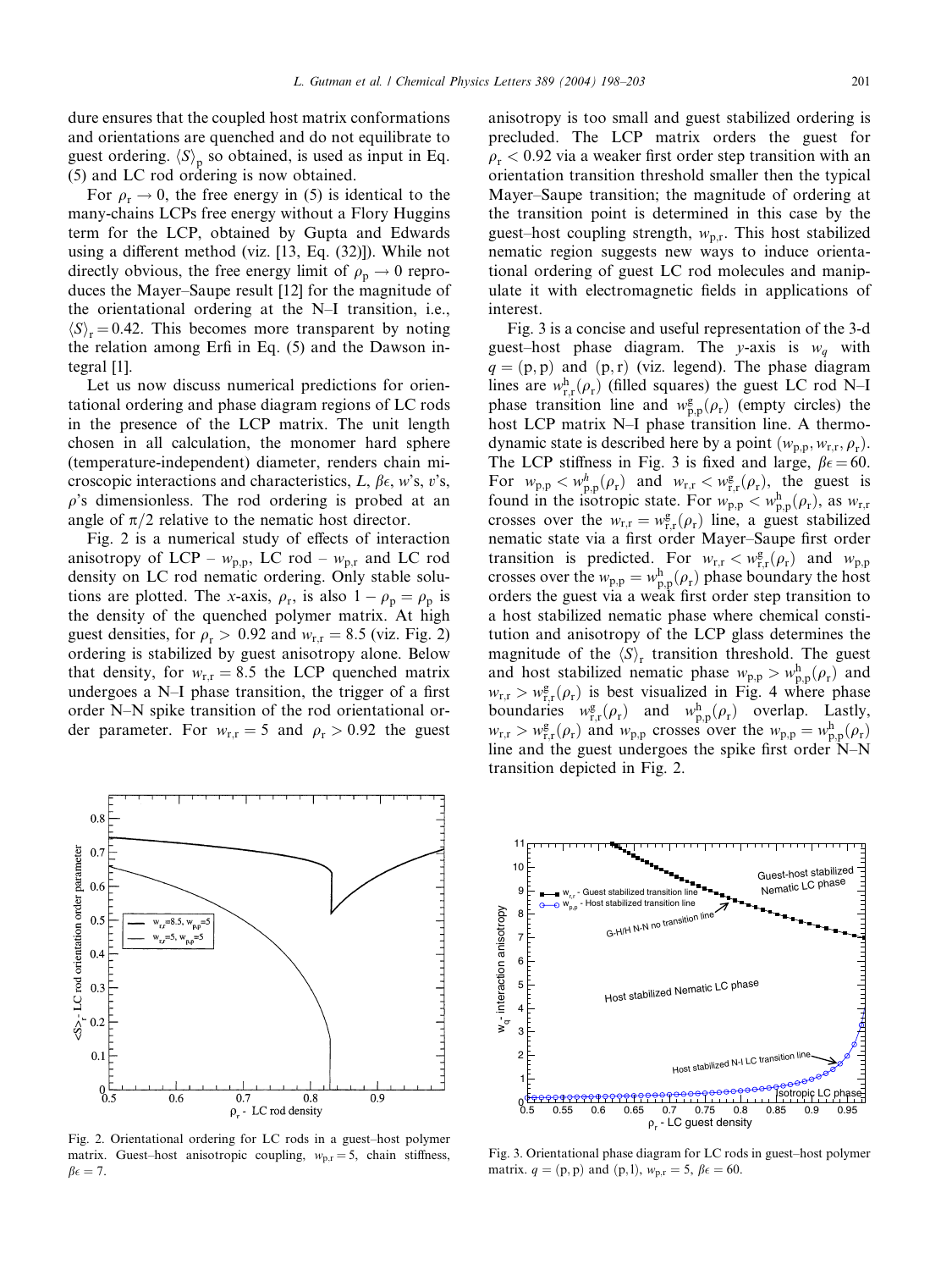

Fig. 4. Orientational phase diagram for LC rods in guest–host polymer matrix.  $q = (p, p)$  and  $(p, l)$ ,  $w_{p,r} = 5$ ,  $\beta \epsilon = 7$ .

The orientational ordering profiles are far from trivial and depend on the guest–host interaction coupling strength  $w_{\text{p.r.}}$  We shall elaborate on this issue in a different publication [15]. Another interesting point is the absence of a phase transition signature for guest–host to a host only stabilized orientational ordering, i.e., the lack of discontinuity in the order parameter or in its derivative. We call it the no transition line (viz. Fig. 4).

Fig. 5 shows the interesting case with non-overlapping phase boundaries, i.e.,  $w_{r,r}^g(\rho_r)$  and  $w_{p,p}^h(\rho_r)$  lines do not cross each other due to a small LCP segment stiffness,  $\beta \epsilon = 0.9$ . A guest stabilized Mayer–Saupe like N–I step phase transition occurs at density threshold density above  $\rho_r^{\rm I-N1} > 0.5$ . At  $\rho_r^{\rm I-N2} < 0.5$  a reentrant orientational I–N ordering takes now place via a weak step transition to a host stabilized nematic state. This reen-



Fig. 5. Orientational phase diagram for LC rods in guest–host polymer matrix.  $q = (p, p)$  and  $(p, l)$ ,  $w_{p,r} = 5$ ,  $\beta \epsilon = 0.9$ .

trant orientational ordering is relevant to cases where the effects of the LC rod–rod anisotropic interactions should be decoupled from the matrix stabilized ordering.

In this Letter, we have determined the orientational ordering and phases in a guest–host polymer amorphous glass using a field theoretic approach. Our choice of guest–host system is motivated by experimental studies on LCP glasses with side chains that carry a quenched orientational anisotropy which aligns guest molecules [21], and the support they provide for regulation/amplification of liquid crystallinity in LC rods. Our findings suggests that in the ordered phase, a proper choice of the guest–host anisotropic interactions can be used to control rod liquid crystallinity in the matrix below the Mayer–Saupe threshold of  $\langle S \rangle = 0.42$ . The reentrant transitions could be used as optical and temperature switches. These findings are very relevant for molecular electronics applications [21]. The use of side chain LCP also facilitates improved wide angle view-ability and a better optical transmittance in the on state of an applied electric field [22].

## Acknowledgements

This research was supported by the NSF Career Award, Camille Dreyfus Teacher-Scholar Award, and Petroleum Research Fund and U.S. Army through the Institute for Soldier Nanotechnologies under contract DAAD-19-02-0002 with the U.S. Army Research Office.

## References

- [1] P.J. Collings, M. Hird, Introduction to Liquid Crystals Chemistry and Physics, Taylor & Francis, 1997.
- [2] K. Anderle, J.H. Wendorff, Mol. Cryst. Liq. Cryst. Sci. Technol. Sect. A 243 (1994) 51.
- [3] J. Ilnytskyi, S. Sokolowski, Phys. Rev. E 59 (1999) 4161.
- [4] X.I. Wu, W.I. Godburg, M.X. Liu, Phys. Rev. Lett. 69 (1992) 470.
- [5] A. Maritan, M. Cieplak, T. Bellini, J.R. Banvar, Phys. Rev. Lett. 72 (1994) 4113.
- [6] C.E. Hoppe, M.J. Galante, P.A. Oyanguren, R.J.J. Williams, Macromol. Chem. Phys. 204 (2003) 928.
- [7] F. Roussel, C. Canlet, B.M. Fung, Phys. Rev. E 65 (2002) 021701.
- [8] D. Rudhardt, A.F. Nieves, D.R. Link, D.A. Weitz, Appl. Phys. Lett. 82 (2003) 2610.
- [9] W. Zhang, J. Lin, T. Yu, S. Lin, D. Yang, Eur. Polym. J. 39 (2003) 1636.
- [10] T.M. Long, T.M. Swager, J. Am. Chem. Soc. 124 (2002) 3826.
- [11] G.H. Fredrickson, L. Leibler, Macromolecules 23 (1990) 531.
- [12] W. Maier, A.Z. Saupe, Naturoforsch 12 (1959) 882.
- [13] A.M. Gupta, S.F. Edwards, J. Chem. Phys. 98 (1993) 1588.
- [14] K. Leung, D. Chandler, J. Chem. Phys. 102 (1995) 1495.
- [15] L. Gutman, J. Cao, J. Chem. Phys., in press.
- [16] M. Swanson, Path Integrals and Quantum Processes, Academic Press INC Harcourt Brace Jovanovich Publishers, 1992.